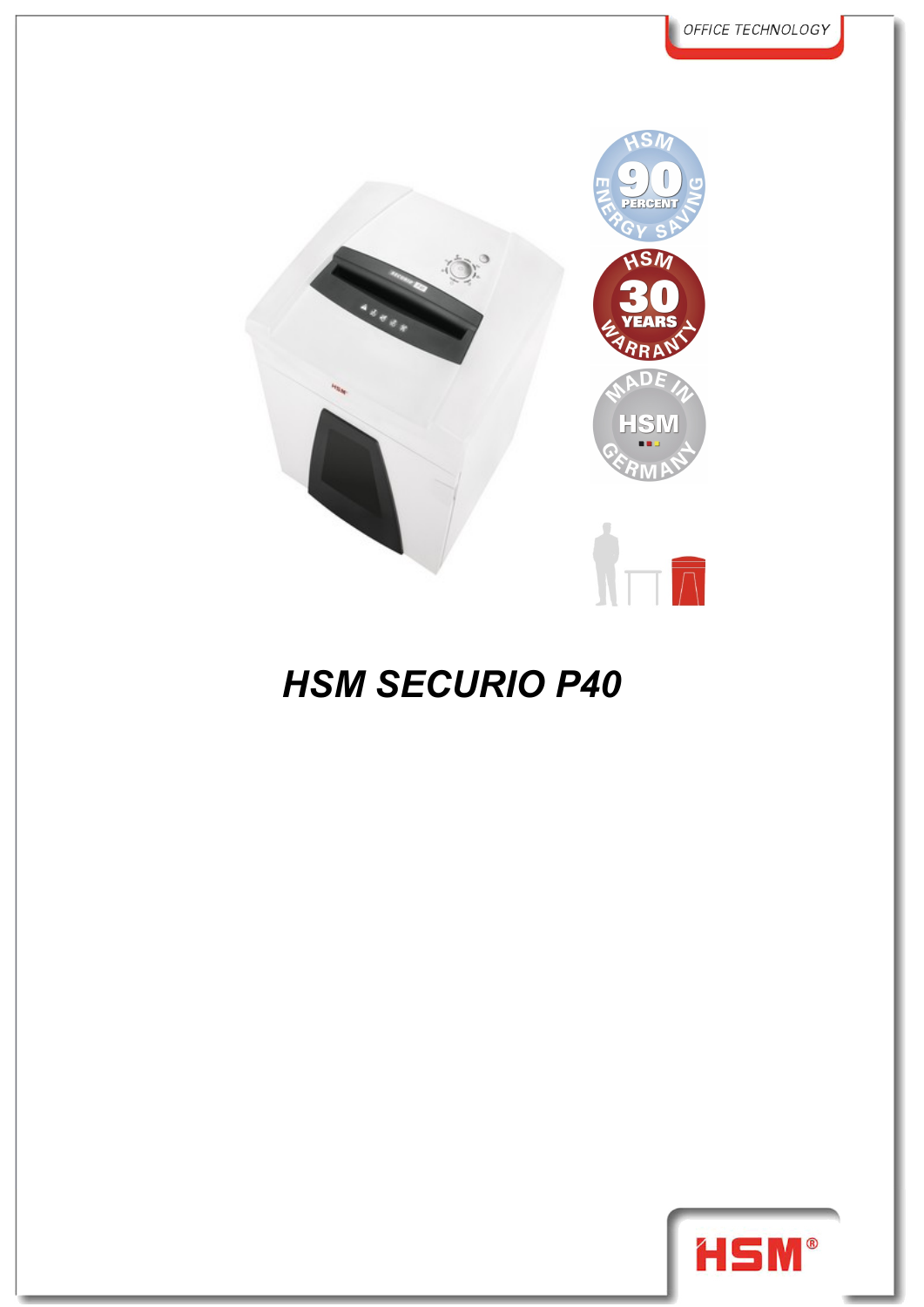Mobile, very high performance model for open-plan offices. Multi-function operating button, reversing button and integrated button lock. Auto-reverse in the event of a paper jam. Folding safety element with contact protection and integrated service flap. Automatic oiler for cutting unit (particle cut version only). Separate CD cutting unit (security level 3) and metal etection, depending on security level. Economic energy management (EMCS). Filling level display through inspection window. Large collection volume. With removable, reusable waste bag. pecial CD waste container for correctly sorted separation of the shredded material (optional). Made in Germany.

| Product type description               | SECURIO P40 3,9 mm                                                                                                                                                                                                                                                                                                                                  | SECURIO P40 5,8 mm                        |
|----------------------------------------|-----------------------------------------------------------------------------------------------------------------------------------------------------------------------------------------------------------------------------------------------------------------------------------------------------------------------------------------------------|-------------------------------------------|
| Order number                           | 1880111                                                                                                                                                                                                                                                                                                                                             | 1881111                                   |
| <b>EAN Code</b>                        | 4026631031837                                                                                                                                                                                                                                                                                                                                       | 4026631031820                             |
| Shredder material                      | $\begin{picture}(15,14) \put(0,0){\line(1,0){15}} \put(15,0){\line(1,0){15}} \put(15,0){\line(1,0){15}} \put(15,0){\line(1,0){15}} \put(15,0){\line(1,0){15}} \put(15,0){\line(1,0){15}} \put(15,0){\line(1,0){15}} \put(15,0){\line(1,0){15}} \put(15,0){\line(1,0){15}} \put(15,0){\line(1,0){15}} \put(15,0){\line(1,0){15}} \put(15,0){\line(1$ | $\Box \oslash \cdot \ \Box \oslash \cdot$ |
| Cutting type                           | strip cut                                                                                                                                                                                                                                                                                                                                           | strip cut                                 |
| Security level                         | $\overline{2}$                                                                                                                                                                                                                                                                                                                                      | $\overline{2}$                            |
| Cutting width                          | 3.9 mm                                                                                                                                                                                                                                                                                                                                              | 5.8 mm                                    |
| Particle length                        |                                                                                                                                                                                                                                                                                                                                                     |                                           |
| Cutting capacity (70g/m <sup>2</sup> ) | 45-47 sheet                                                                                                                                                                                                                                                                                                                                         | 58-60 sheet                               |
| Cutting capacity (80g/m <sup>2</sup> ) | 40-42 sheet                                                                                                                                                                                                                                                                                                                                         | 51-53 sheet                               |
| Intake width                           | 330 mm                                                                                                                                                                                                                                                                                                                                              | 330 mm                                    |
| Container volume                       | 145                                                                                                                                                                                                                                                                                                                                                 | 1451                                      |
| Cutting speed                          | 100 mm/s                                                                                                                                                                                                                                                                                                                                            | 100 mm/s                                  |
| Noise level (idle operation)           | 59 dB                                                                                                                                                                                                                                                                                                                                               | 59 dB                                     |
| eclass 5.1                             | 24320704                                                                                                                                                                                                                                                                                                                                            | 24320704                                  |
| Power consumption of the motor         | 2100 W                                                                                                                                                                                                                                                                                                                                              | 2100W                                     |
| Voltage                                | 230 V                                                                                                                                                                                                                                                                                                                                               | 230 V                                     |
| Frequency                              | 50 Hz                                                                                                                                                                                                                                                                                                                                               | 50 Hz                                     |
| Depth                                  | 550 mm                                                                                                                                                                                                                                                                                                                                              | 550 mm                                    |
| Width                                  | 580 mm                                                                                                                                                                                                                                                                                                                                              | 580 mm                                    |
| Height                                 | 936 mm                                                                                                                                                                                                                                                                                                                                              | 936 mm                                    |
| Weight                                 | 67 kg                                                                                                                                                                                                                                                                                                                                               | 67 kg                                     |
| Certificates and approvals             | GS test mark                                                                                                                                                                                                                                                                                                                                        | GS test mark                              |

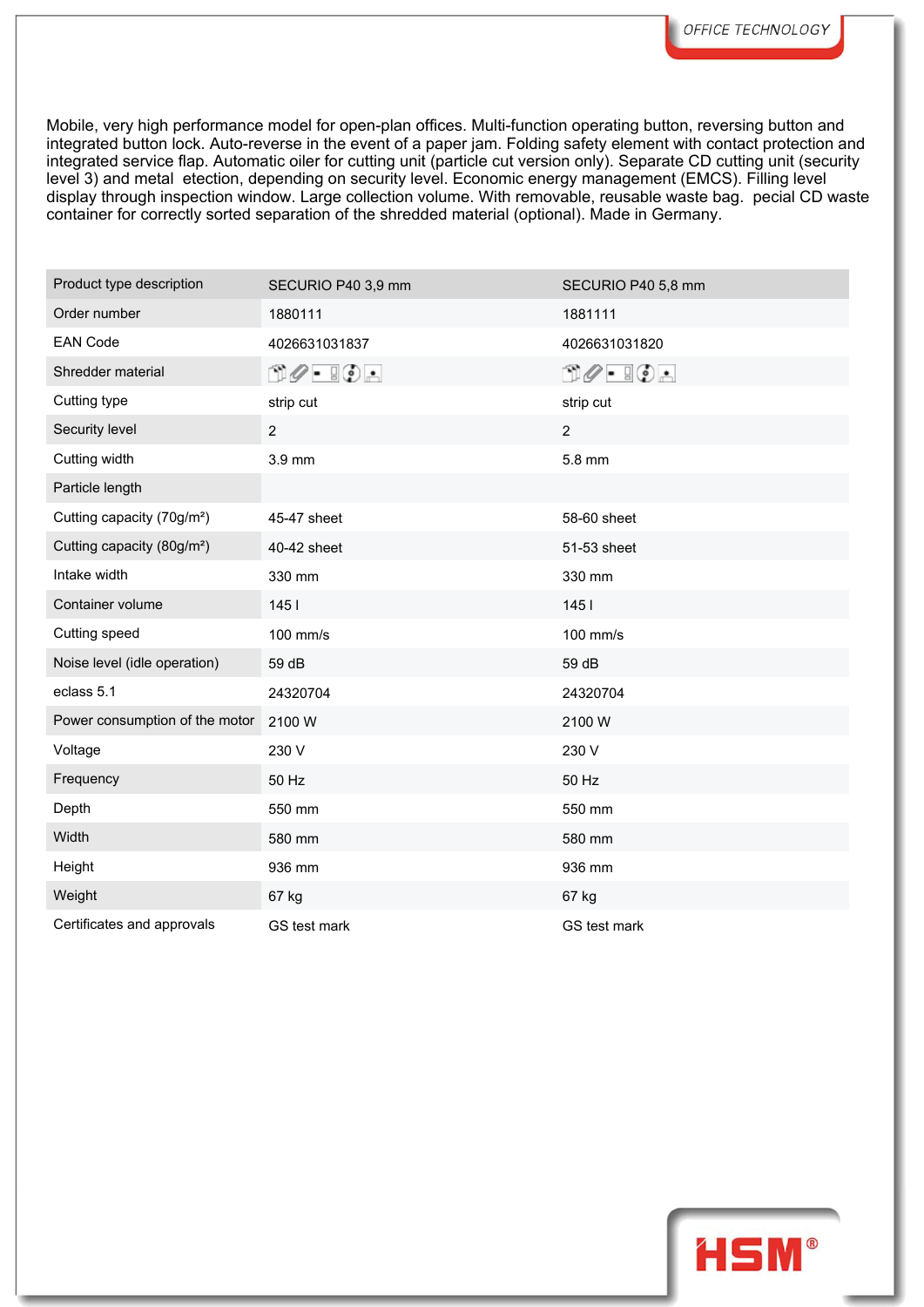| Product type description               | SECURIO P40 4,5x30 mm                              | SECURIO P40 1,9x15 mm         |
|----------------------------------------|----------------------------------------------------|-------------------------------|
| Order number                           | 1883111                                            | 1882111                       |
| <b>EAN Code</b>                        | 4026631031844                                      | 4026631031851                 |
| Shredder material                      | $\mathbb{D}\mathscr{O}$ - $\mathbb{I}\mathbb{O}$ - | $\Box \oslash - \Box \oslash$ |
| Cutting type                           | particle cut                                       | particle cut                  |
| Security level                         | 3                                                  | 4                             |
| Cutting width                          | 4.5 mm                                             | 1.9 mm                        |
| Particle length                        | 30,00 mm                                           | 15,00 mm                      |
| Cutting capacity (70g/m <sup>2</sup> ) | 35-37 sheet                                        | 22-24 sheet                   |
| Cutting capacity (80g/m <sup>2</sup> ) | 31-33 sheet                                        | 18-20 sheet                   |
| Intake width                           | 330 mm                                             | 330 mm                        |
| Container volume                       | 1451                                               | 1451                          |
| Cutting speed                          | 110 mm/s                                           | 110 mm/s                      |
| Noise level (idle operation)           | 59 dB                                              | 59 dB                         |
| eclass 5.1                             | 24320704                                           |                               |
| Power consumption of the motor         | 2100W                                              | 2100W                         |
| Voltage                                | 230 V                                              | 230 V                         |
| Frequency                              | 50 Hz                                              | 50 Hz                         |
| Depth                                  | 550 mm                                             | 550 mm                        |
| Width                                  | 580 mm                                             | 580 mm                        |
| Height                                 | 936 mm                                             | 936 mm                        |
| Weight                                 | 72 kg                                              | 72 kg                         |
| Cortificator and approvals             | $\sim$ $\sim$ $\sim$                               |                               |



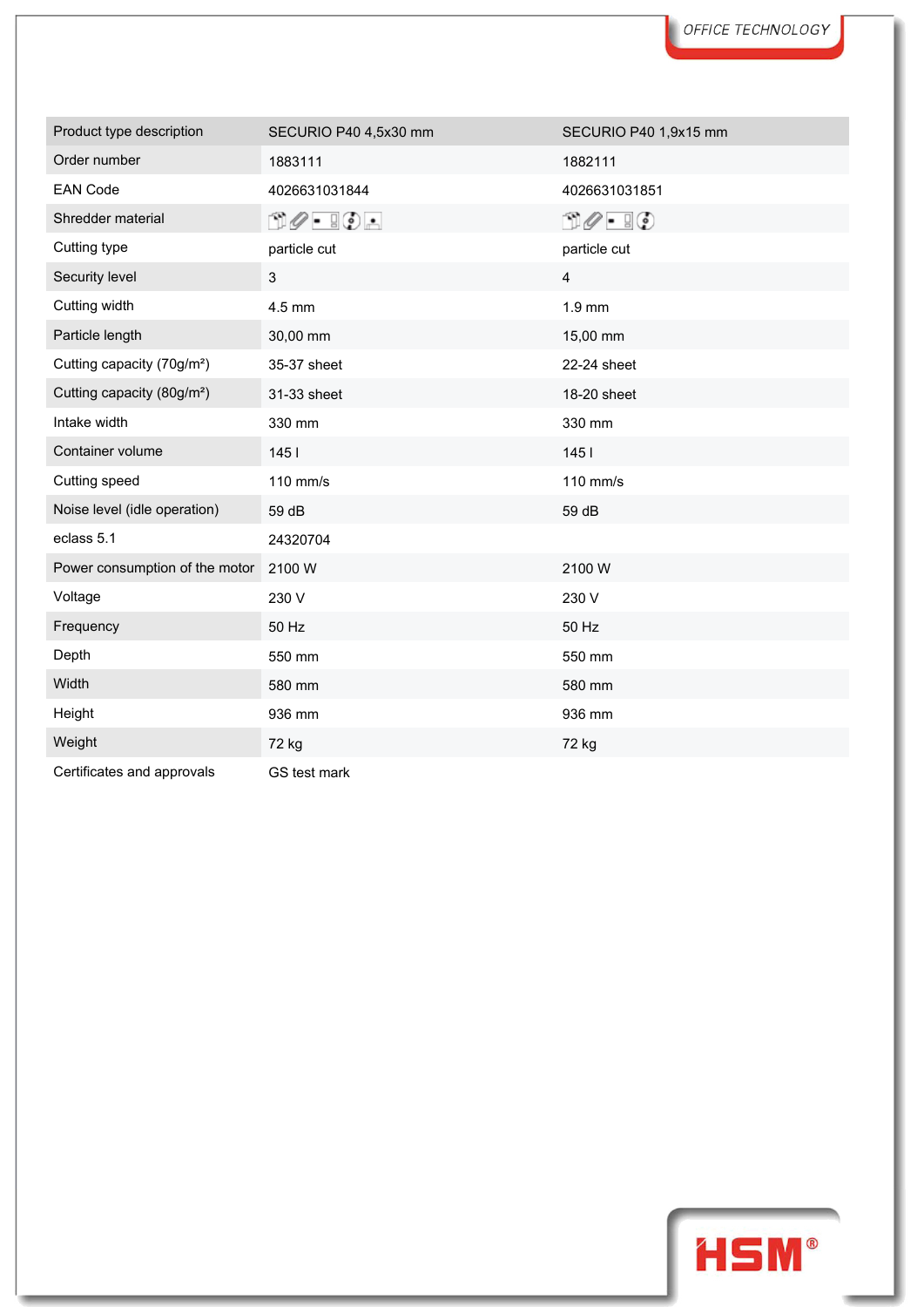| Product type description               | SECURIO P40 0,78x11mm | SECURIO P40 1x5 mm |  |
|----------------------------------------|-----------------------|--------------------|--|
| Order number                           | 1885111               | 1884111            |  |
| <b>EAN Code</b>                        | 4026631031868         | 4026631031875      |  |
| Shredder material                      | $\Box$                | Ñ                  |  |
| Cutting type                           | particle cut          | particle cut       |  |
| Security level                         | 5                     | HS Level 6         |  |
| Cutting width                          | 0.78 mm               | $1$ mm             |  |
| Particle length                        | 11,00 mm              | 5,00 mm            |  |
| Cutting capacity (70g/m <sup>2</sup> ) | 13-14 sheet           | 10 sheet           |  |
| Cutting capacity (80g/m <sup>2</sup> ) | 12-13 sheet           | 8 sheet            |  |
| Intake width                           | 330 mm                | 330 mm             |  |
| Container volume                       | 1451                  | 1451               |  |
| Cutting speed                          | 110 mm/s              | 110 mm/s           |  |
| Noise level (idle operation)           | 59 dB                 | 59 dB              |  |
| eclass 5.1                             |                       |                    |  |
| Power consumption of the motor         | 2100 W                | 2100W              |  |
| Voltage                                | 230 V                 | 230 V              |  |
| Frequency                              | 50 Hz                 | 50 Hz              |  |
| Depth                                  | 550 mm                | 550 mm             |  |
| Width                                  | 580 mm                | 580 mm             |  |
| Height                                 | 936 mm                | 936 mm             |  |
| Weight                                 | 72 kg                 | 72 kg              |  |

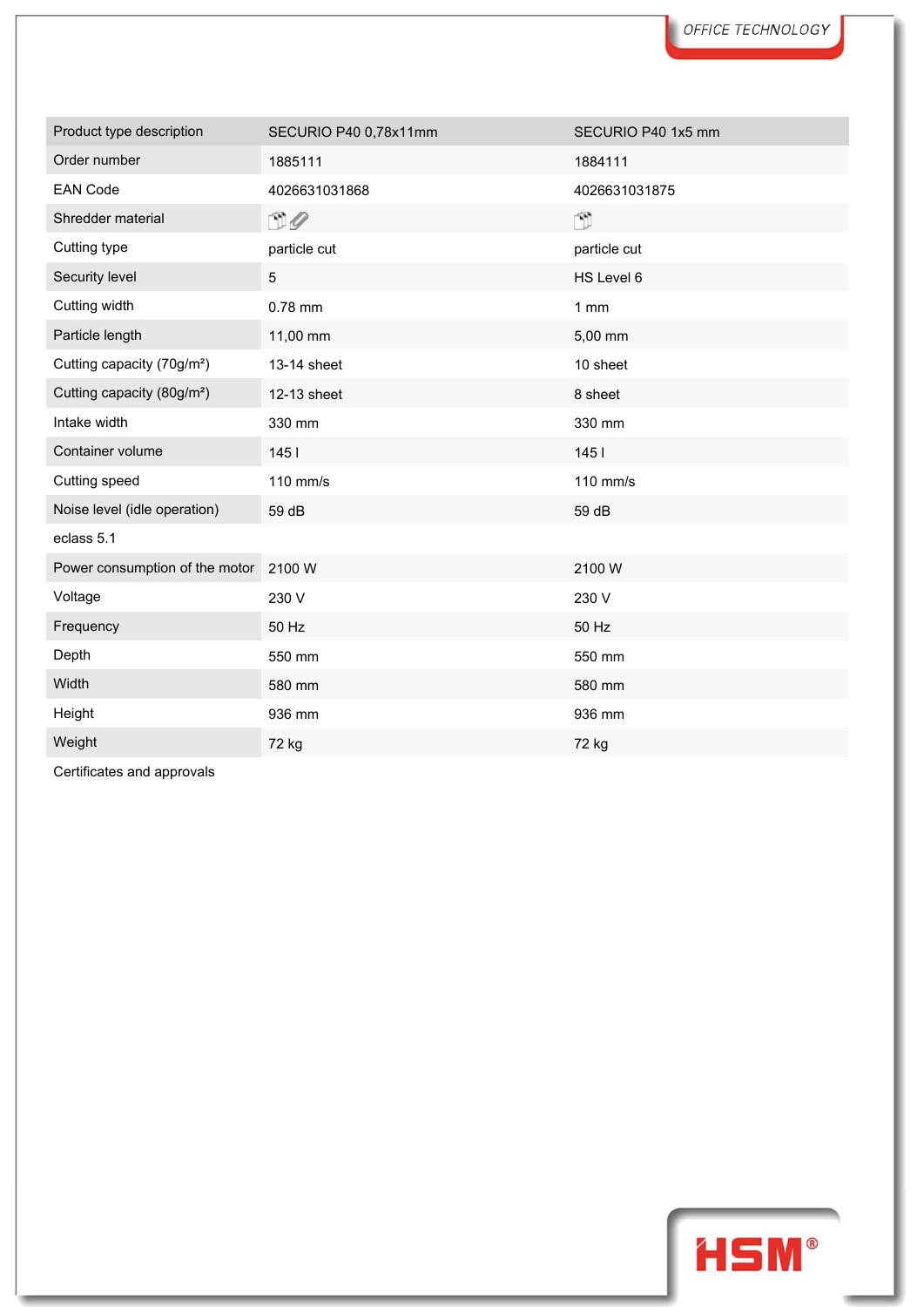| Product type description               | SECURIO P40 4,5x30 mm CD        | SECURIO P40 4,5x30 mm OMDD                                                                                                                                                                                                                                                                                                                          |  |
|----------------------------------------|---------------------------------|-----------------------------------------------------------------------------------------------------------------------------------------------------------------------------------------------------------------------------------------------------------------------------------------------------------------------------------------------------|--|
| Order number                           | 1883111C                        | 1883111M                                                                                                                                                                                                                                                                                                                                            |  |
| <b>EAN Code</b>                        | 4026631031882                   | 4026631031929                                                                                                                                                                                                                                                                                                                                       |  |
| Shredder material                      | $\mathbb{O}Q$ - $\mathbb{I}Q$ - | $\begin{picture}(15,10) \put(0,0){\line(1,0){10}} \put(15,0){\line(1,0){10}} \put(15,0){\line(1,0){10}} \put(15,0){\line(1,0){10}} \put(15,0){\line(1,0){10}} \put(15,0){\line(1,0){10}} \put(15,0){\line(1,0){10}} \put(15,0){\line(1,0){10}} \put(15,0){\line(1,0){10}} \put(15,0){\line(1,0){10}} \put(15,0){\line(1,0){10}} \put(15,0){\line(1$ |  |
| Cutting type                           | particle cut                    | particle cut                                                                                                                                                                                                                                                                                                                                        |  |
| Security level                         | 3                               | $\mathbf{3}$                                                                                                                                                                                                                                                                                                                                        |  |
| Cutting width                          | 4.5 mm                          | 4.5 mm                                                                                                                                                                                                                                                                                                                                              |  |
| Particle length                        | 30,00 mm                        | 30,00 mm                                                                                                                                                                                                                                                                                                                                            |  |
| Cutting capacity (70g/m <sup>2</sup> ) | 35-37 sheet                     | 35-37 sheet                                                                                                                                                                                                                                                                                                                                         |  |
| Cutting capacity (80g/m <sup>2</sup> ) | 31-33 sheet                     | 31-33 sheet                                                                                                                                                                                                                                                                                                                                         |  |
| Intake width                           | 330 mm                          | 330 mm                                                                                                                                                                                                                                                                                                                                              |  |
| Container volume                       | 1451                            | 1451                                                                                                                                                                                                                                                                                                                                                |  |
| Cutting speed                          | 110 mm/s                        | 110 mm/s                                                                                                                                                                                                                                                                                                                                            |  |
| Noise level (idle operation)           | 59 dB                           | 59 dB                                                                                                                                                                                                                                                                                                                                               |  |
| eclass 5.1                             | 24320704                        | 24320704                                                                                                                                                                                                                                                                                                                                            |  |
| Power consumption of the motor         | 2100W                           | 2100W                                                                                                                                                                                                                                                                                                                                               |  |
| Voltage                                | 230 V                           | 230 V                                                                                                                                                                                                                                                                                                                                               |  |
| Frequency                              | 50 Hz                           | 50 Hz                                                                                                                                                                                                                                                                                                                                               |  |
| Depth                                  | 550 mm                          | 550 mm                                                                                                                                                                                                                                                                                                                                              |  |
| Width                                  | 580 mm                          | 580 mm                                                                                                                                                                                                                                                                                                                                              |  |
| Height                                 | 936 mm                          | 936 mm                                                                                                                                                                                                                                                                                                                                              |  |
| Weight                                 | 78 kg                           | 78 kg                                                                                                                                                                                                                                                                                                                                               |  |

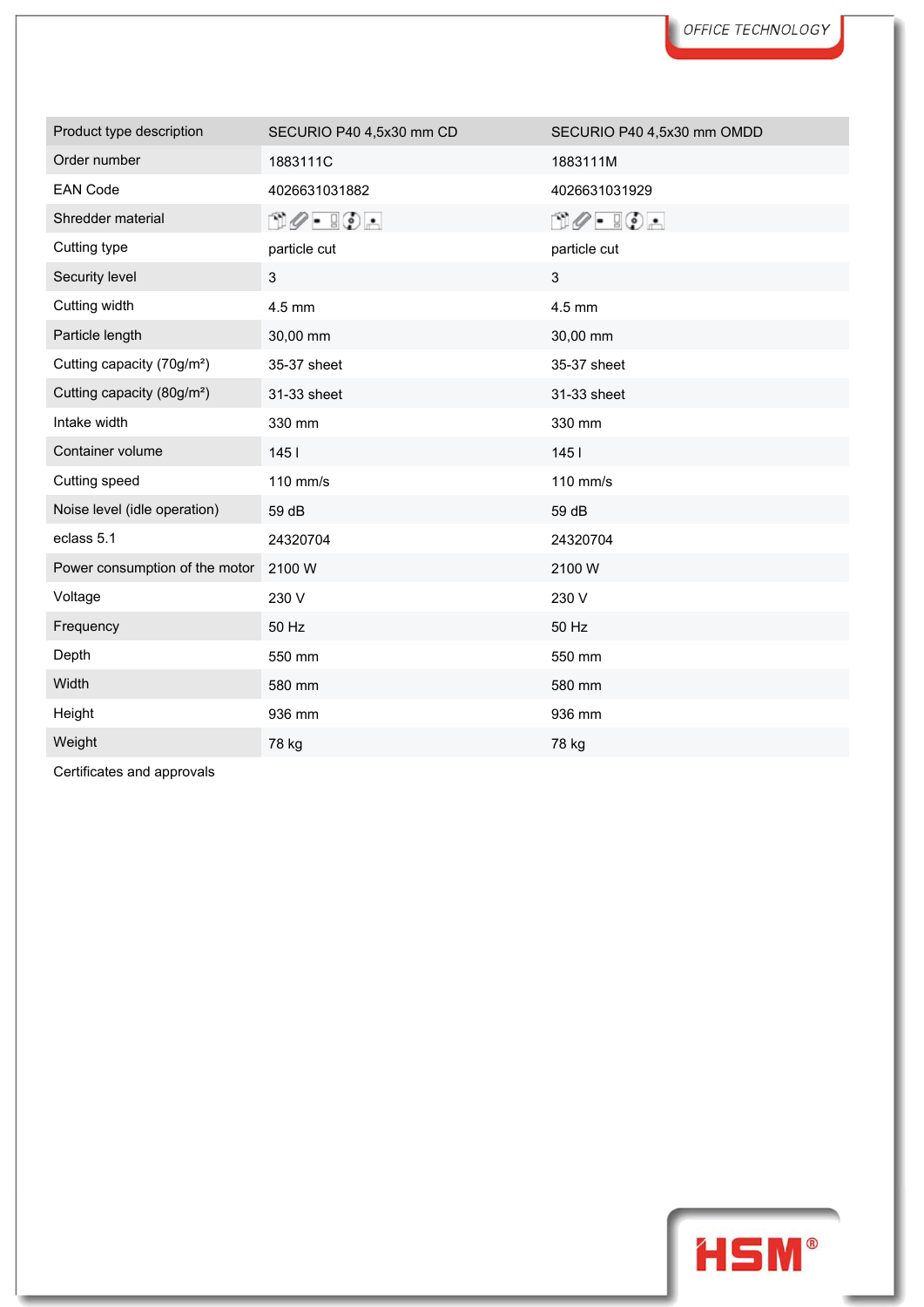| Product type description               | SECURIO P40 1,9x15 mm CD               | SECURIO P40 1,9x15 mm OMDD                                                                                                                                                                                                                                                                                                                          |  |
|----------------------------------------|----------------------------------------|-----------------------------------------------------------------------------------------------------------------------------------------------------------------------------------------------------------------------------------------------------------------------------------------------------------------------------------------------------|--|
| Order number                           | 1882111C                               | 1882111M                                                                                                                                                                                                                                                                                                                                            |  |
| <b>EAN Code</b>                        | 4026631031899                          | 4026631031936                                                                                                                                                                                                                                                                                                                                       |  |
| Shredder material                      | $\Box\oslash\bullet\ \Box\odot\bullet$ | $\begin{picture}(15,10) \put(0,0){\line(1,0){10}} \put(15,0){\line(1,0){10}} \put(15,0){\line(1,0){10}} \put(15,0){\line(1,0){10}} \put(15,0){\line(1,0){10}} \put(15,0){\line(1,0){10}} \put(15,0){\line(1,0){10}} \put(15,0){\line(1,0){10}} \put(15,0){\line(1,0){10}} \put(15,0){\line(1,0){10}} \put(15,0){\line(1,0){10}} \put(15,0){\line(1$ |  |
| Cutting type                           | particle cut                           | particle cut                                                                                                                                                                                                                                                                                                                                        |  |
| Security level                         | 4                                      | $\overline{4}$                                                                                                                                                                                                                                                                                                                                      |  |
| Cutting width                          | $1.9$ mm                               | 1.9 mm                                                                                                                                                                                                                                                                                                                                              |  |
| Particle length                        | 15,00 mm                               | 15,00 mm                                                                                                                                                                                                                                                                                                                                            |  |
| Cutting capacity (70g/m <sup>2</sup> ) | 22-24 sheet                            | 22-24 sheet                                                                                                                                                                                                                                                                                                                                         |  |
| Cutting capacity (80g/m <sup>2</sup> ) | 18-20 sheet                            | 18-20 sheet                                                                                                                                                                                                                                                                                                                                         |  |
| Intake width                           | 330 mm                                 | 330 mm                                                                                                                                                                                                                                                                                                                                              |  |
| Container volume                       | 1451                                   | 1451                                                                                                                                                                                                                                                                                                                                                |  |
| Cutting speed                          | 110 mm/s                               | 110 mm/s                                                                                                                                                                                                                                                                                                                                            |  |
| Noise level (idle operation)           | 59 dB                                  | 59 dB                                                                                                                                                                                                                                                                                                                                               |  |
| eclass 5.1                             |                                        |                                                                                                                                                                                                                                                                                                                                                     |  |
| Power consumption of the motor 2100 W  |                                        | 2100W                                                                                                                                                                                                                                                                                                                                               |  |
| Voltage                                | 230 V                                  | 230 V                                                                                                                                                                                                                                                                                                                                               |  |
| Frequency                              | 50 Hz                                  | 50 Hz                                                                                                                                                                                                                                                                                                                                               |  |
| Depth                                  | 550 mm                                 | 550 mm                                                                                                                                                                                                                                                                                                                                              |  |
| Width                                  | 580 mm                                 | 580 mm                                                                                                                                                                                                                                                                                                                                              |  |
| Height                                 | 936 mm                                 | 936 mm                                                                                                                                                                                                                                                                                                                                              |  |
| Weight                                 | 78 kg                                  | 78 kg                                                                                                                                                                                                                                                                                                                                               |  |

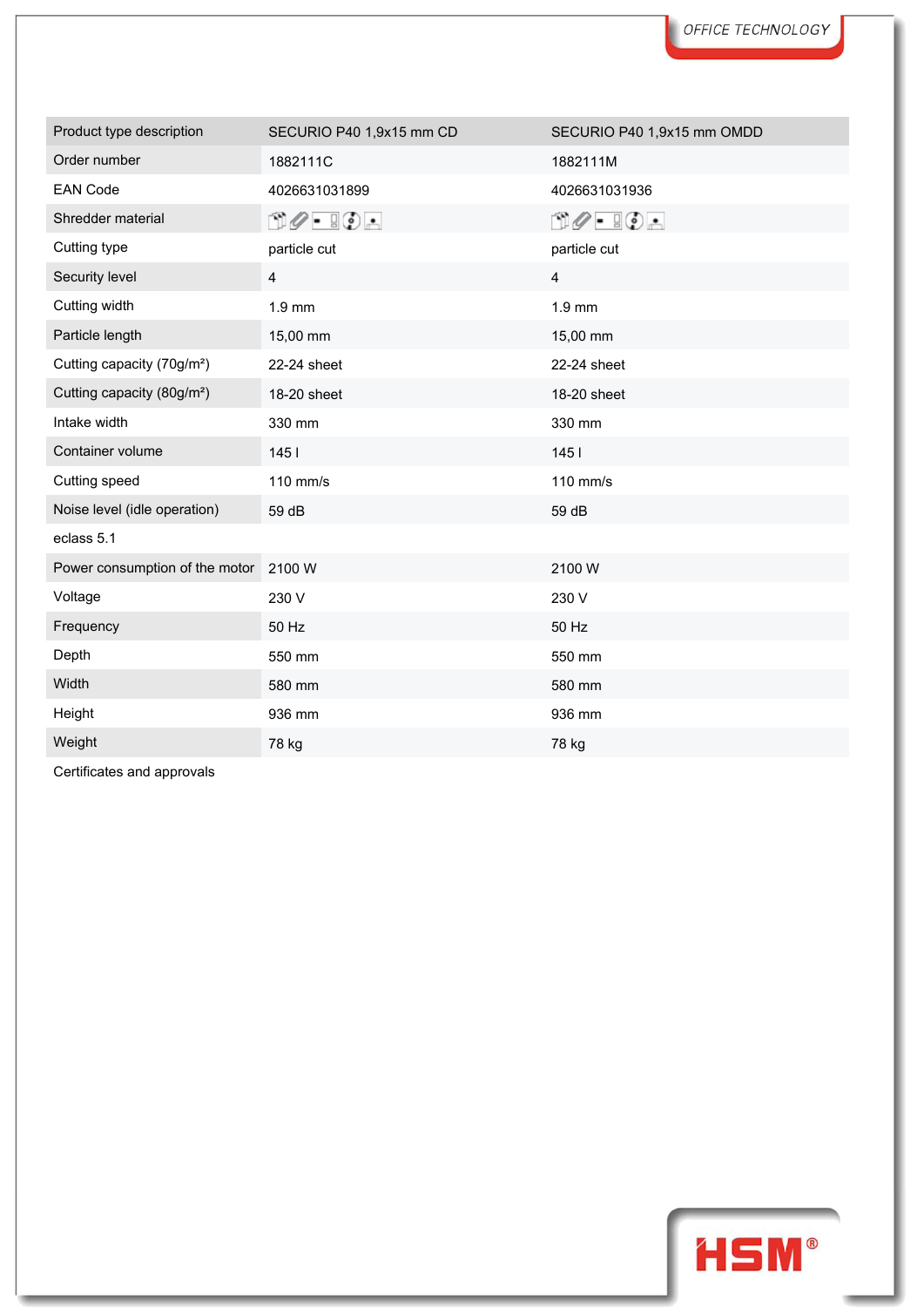| Product type description               | SECURIO P40 0,78x11 mm CD                                                                                                                                                                                                                                                                                                                           | SECURIO P40 0,78x11mm metal detection |
|----------------------------------------|-----------------------------------------------------------------------------------------------------------------------------------------------------------------------------------------------------------------------------------------------------------------------------------------------------------------------------------------------------|---------------------------------------|
| Order number                           | 1885111C                                                                                                                                                                                                                                                                                                                                            | 1885111D                              |
| <b>EAN Code</b>                        | 4026631031905                                                                                                                                                                                                                                                                                                                                       | 4026631035491                         |
| Shredder material                      | $\begin{picture}(15,14) \put(0,0){\line(1,0){15}} \put(15,0){\line(1,0){15}} \put(15,0){\line(1,0){15}} \put(15,0){\line(1,0){15}} \put(15,0){\line(1,0){15}} \put(15,0){\line(1,0){15}} \put(15,0){\line(1,0){15}} \put(15,0){\line(1,0){15}} \put(15,0){\line(1,0){15}} \put(15,0){\line(1,0){15}} \put(15,0){\line(1,0){15}} \put(15,0){\line(1$ | $\square$                             |
| Cutting type                           | particle cut                                                                                                                                                                                                                                                                                                                                        | particle cut                          |
| Security level                         | 5                                                                                                                                                                                                                                                                                                                                                   | 5                                     |
| Cutting width                          | 0.78 mm                                                                                                                                                                                                                                                                                                                                             | 0.78 mm                               |
| Particle length                        | 11,00 mm                                                                                                                                                                                                                                                                                                                                            | 11,00 mm                              |
| Cutting capacity (70g/m <sup>2</sup> ) | 13-14 sheet                                                                                                                                                                                                                                                                                                                                         | 13-14 sheet                           |
| Cutting capacity (80g/m <sup>2</sup> ) | 12-13 sheet                                                                                                                                                                                                                                                                                                                                         | 12-13 sheet                           |
| Intake width                           | 330 mm                                                                                                                                                                                                                                                                                                                                              | 330 mm                                |
| Container volume                       | 1451                                                                                                                                                                                                                                                                                                                                                | 145l                                  |
| Cutting speed                          | 110 mm/s                                                                                                                                                                                                                                                                                                                                            | 110 mm/s                              |
| Noise level (idle operation)           | 59 dB                                                                                                                                                                                                                                                                                                                                               | 59 dB                                 |
| eclass 5.1                             |                                                                                                                                                                                                                                                                                                                                                     |                                       |
| Power consumption of the motor 2100 W  |                                                                                                                                                                                                                                                                                                                                                     | 2100W                                 |
| Voltage                                | 230 V                                                                                                                                                                                                                                                                                                                                               | 230 V                                 |
| Frequency                              | 50 Hz                                                                                                                                                                                                                                                                                                                                               | 50 Hz                                 |
| Depth                                  | 550 mm                                                                                                                                                                                                                                                                                                                                              | 550 mm                                |
| Width                                  | 580 mm                                                                                                                                                                                                                                                                                                                                              | 580 mm                                |
| Height                                 | 936 mm                                                                                                                                                                                                                                                                                                                                              | 936 mm                                |
| Weight                                 | 78 kg                                                                                                                                                                                                                                                                                                                                               | 72 kg                                 |

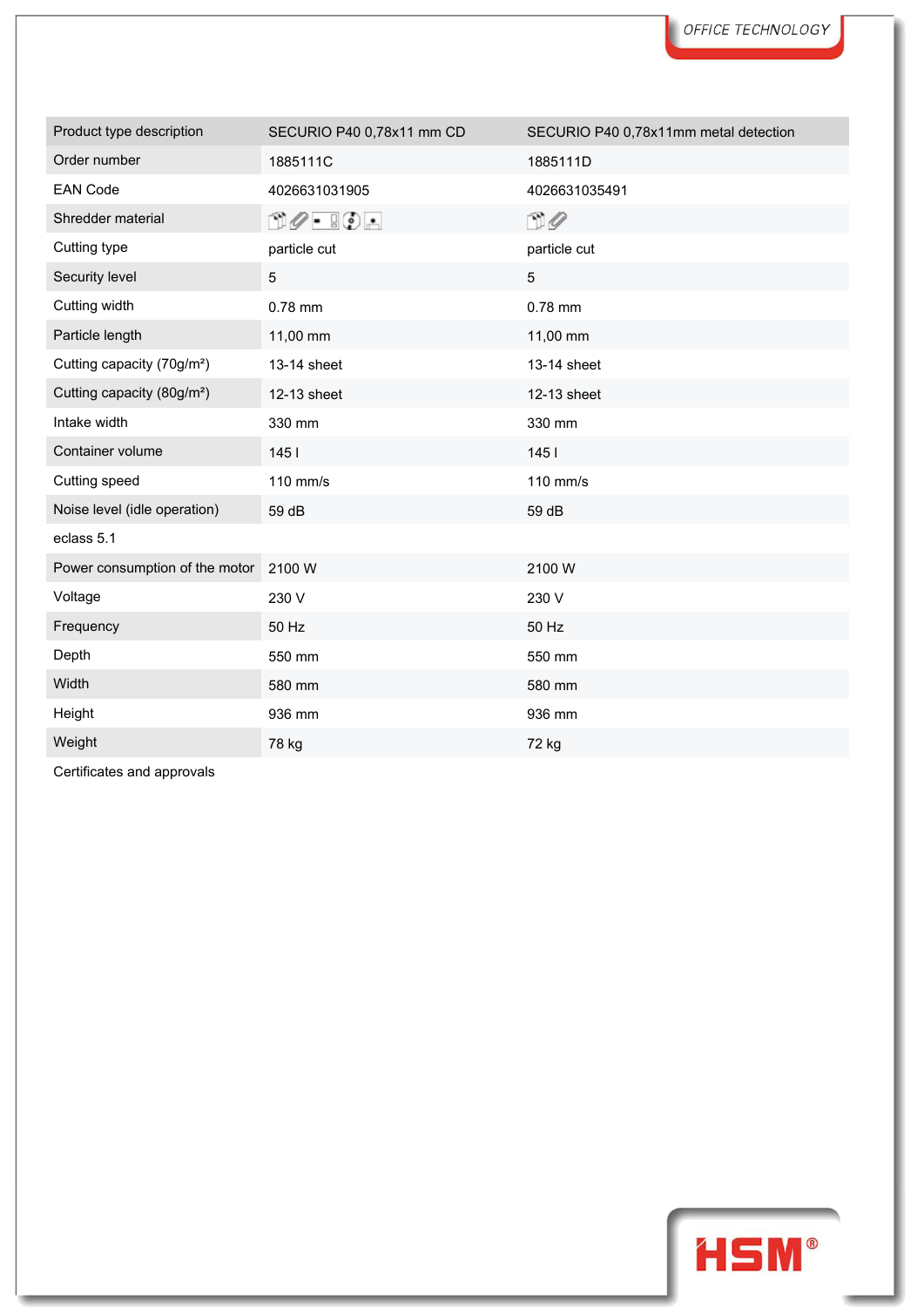| Product type description               | SECURIO P40 0,78x11 mm CD + metal detection                                                                                                                                                                                                                                                                                                         | SECURIO P40 0,78x11 mm OMDD                                                                                                                                                                                                                                                                                                                         |  |
|----------------------------------------|-----------------------------------------------------------------------------------------------------------------------------------------------------------------------------------------------------------------------------------------------------------------------------------------------------------------------------------------------------|-----------------------------------------------------------------------------------------------------------------------------------------------------------------------------------------------------------------------------------------------------------------------------------------------------------------------------------------------------|--|
| Order number                           | 1885111E                                                                                                                                                                                                                                                                                                                                            | 1885111M                                                                                                                                                                                                                                                                                                                                            |  |
| <b>EAN Code</b>                        | 4026631031981                                                                                                                                                                                                                                                                                                                                       | 4026631031943                                                                                                                                                                                                                                                                                                                                       |  |
| Shredder material                      | $\begin{picture}(15,10) \put(0,0){\line(1,0){10}} \put(15,0){\line(1,0){10}} \put(15,0){\line(1,0){10}} \put(15,0){\line(1,0){10}} \put(15,0){\line(1,0){10}} \put(15,0){\line(1,0){10}} \put(15,0){\line(1,0){10}} \put(15,0){\line(1,0){10}} \put(15,0){\line(1,0){10}} \put(15,0){\line(1,0){10}} \put(15,0){\line(1,0){10}} \put(15,0){\line(1$ | $\begin{picture}(15,14) \put(0,0){\line(1,0){15}} \put(15,0){\line(1,0){15}} \put(15,0){\line(1,0){15}} \put(15,0){\line(1,0){15}} \put(15,0){\line(1,0){15}} \put(15,0){\line(1,0){15}} \put(15,0){\line(1,0){15}} \put(15,0){\line(1,0){15}} \put(15,0){\line(1,0){15}} \put(15,0){\line(1,0){15}} \put(15,0){\line(1,0){15}} \put(15,0){\line(1$ |  |
| Cutting type                           | particle cut                                                                                                                                                                                                                                                                                                                                        | particle cut                                                                                                                                                                                                                                                                                                                                        |  |
| Security level                         | $5\phantom{.0}$                                                                                                                                                                                                                                                                                                                                     | 5                                                                                                                                                                                                                                                                                                                                                   |  |
| Cutting width                          | 0.78 mm                                                                                                                                                                                                                                                                                                                                             | 0.78 mm                                                                                                                                                                                                                                                                                                                                             |  |
| Particle length                        | 11,00 mm                                                                                                                                                                                                                                                                                                                                            | 11,00 mm                                                                                                                                                                                                                                                                                                                                            |  |
| Cutting capacity (70g/m <sup>2</sup> ) | 13-14 sheet                                                                                                                                                                                                                                                                                                                                         | 13-14 sheet                                                                                                                                                                                                                                                                                                                                         |  |
| Cutting capacity (80g/m <sup>2</sup> ) | 12-13 sheet                                                                                                                                                                                                                                                                                                                                         | 12-13 sheet                                                                                                                                                                                                                                                                                                                                         |  |
| Intake width                           | 330 mm                                                                                                                                                                                                                                                                                                                                              | 330 mm                                                                                                                                                                                                                                                                                                                                              |  |
| Container volume                       | 1451                                                                                                                                                                                                                                                                                                                                                | 1451                                                                                                                                                                                                                                                                                                                                                |  |
| Cutting speed                          | 110 mm/s                                                                                                                                                                                                                                                                                                                                            | 110 mm/s                                                                                                                                                                                                                                                                                                                                            |  |
| Noise level (idle operation)           | 59 dB                                                                                                                                                                                                                                                                                                                                               | 59 dB                                                                                                                                                                                                                                                                                                                                               |  |
| eclass 5.1                             |                                                                                                                                                                                                                                                                                                                                                     |                                                                                                                                                                                                                                                                                                                                                     |  |
| Power consumption of the motor 2100 W  |                                                                                                                                                                                                                                                                                                                                                     | 2100W                                                                                                                                                                                                                                                                                                                                               |  |
| Voltage                                | 230 V                                                                                                                                                                                                                                                                                                                                               | 230 V                                                                                                                                                                                                                                                                                                                                               |  |
| Frequency                              | 50 Hz                                                                                                                                                                                                                                                                                                                                               | 50 Hz                                                                                                                                                                                                                                                                                                                                               |  |
| Depth                                  | 550 mm                                                                                                                                                                                                                                                                                                                                              | 550 mm                                                                                                                                                                                                                                                                                                                                              |  |
| Width                                  | 580 mm                                                                                                                                                                                                                                                                                                                                              | 580 mm                                                                                                                                                                                                                                                                                                                                              |  |
| Height                                 | 936 mm                                                                                                                                                                                                                                                                                                                                              | 936 mm                                                                                                                                                                                                                                                                                                                                              |  |
| Weight                                 | 78 kg                                                                                                                                                                                                                                                                                                                                               | 78 kg                                                                                                                                                                                                                                                                                                                                               |  |

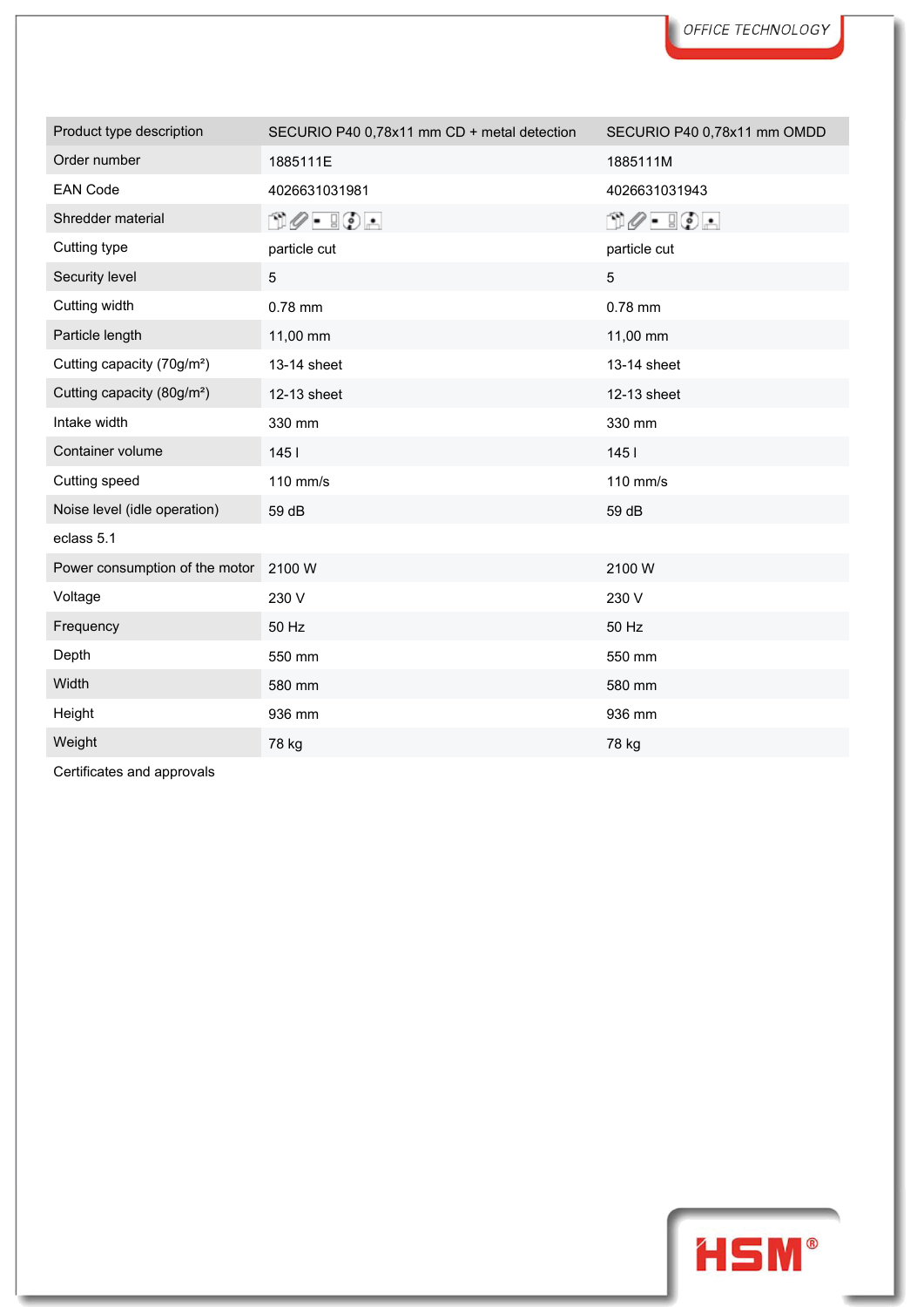| Product type description               | SECURIO P40 0,78x11 mm OMDD + metal detection                                                                                                                                                                                                                                                                                                       | SECURIO P40 1x5 mm CD                                                                                                                                                                                                                                                                                                                               |
|----------------------------------------|-----------------------------------------------------------------------------------------------------------------------------------------------------------------------------------------------------------------------------------------------------------------------------------------------------------------------------------------------------|-----------------------------------------------------------------------------------------------------------------------------------------------------------------------------------------------------------------------------------------------------------------------------------------------------------------------------------------------------|
| Order number                           | 1885111N                                                                                                                                                                                                                                                                                                                                            | 1884111C                                                                                                                                                                                                                                                                                                                                            |
| <b>EAN Code</b>                        | 4026631032001                                                                                                                                                                                                                                                                                                                                       | 4026631031912                                                                                                                                                                                                                                                                                                                                       |
| Shredder material                      | $\begin{picture}(15,14) \put(0,0){\line(1,0){15}} \put(15,0){\line(1,0){15}} \put(15,0){\line(1,0){15}} \put(15,0){\line(1,0){15}} \put(15,0){\line(1,0){15}} \put(15,0){\line(1,0){15}} \put(15,0){\line(1,0){15}} \put(15,0){\line(1,0){15}} \put(15,0){\line(1,0){15}} \put(15,0){\line(1,0){15}} \put(15,0){\line(1,0){15}} \put(15,0){\line(1$ | $\begin{picture}(15,10) \put(0,0){\line(1,0){10}} \put(15,0){\line(1,0){10}} \put(15,0){\line(1,0){10}} \put(15,0){\line(1,0){10}} \put(15,0){\line(1,0){10}} \put(15,0){\line(1,0){10}} \put(15,0){\line(1,0){10}} \put(15,0){\line(1,0){10}} \put(15,0){\line(1,0){10}} \put(15,0){\line(1,0){10}} \put(15,0){\line(1,0){10}} \put(15,0){\line(1$ |
| Cutting type                           | particle cut                                                                                                                                                                                                                                                                                                                                        | particle cut                                                                                                                                                                                                                                                                                                                                        |
| Security level                         | 5                                                                                                                                                                                                                                                                                                                                                   | HS Level 6                                                                                                                                                                                                                                                                                                                                          |
| Cutting width                          | 0.78 mm                                                                                                                                                                                                                                                                                                                                             | 1mm                                                                                                                                                                                                                                                                                                                                                 |
| Particle length                        | 11,00 mm                                                                                                                                                                                                                                                                                                                                            | 5,00 mm                                                                                                                                                                                                                                                                                                                                             |
| Cutting capacity (70g/m <sup>2</sup> ) | 13-14 sheet                                                                                                                                                                                                                                                                                                                                         | 10 sheet                                                                                                                                                                                                                                                                                                                                            |
| Cutting capacity (80g/m <sup>2</sup> ) | 12-13 sheet                                                                                                                                                                                                                                                                                                                                         | 8 sheet                                                                                                                                                                                                                                                                                                                                             |
| Intake width                           | 330 mm                                                                                                                                                                                                                                                                                                                                              | 330 mm                                                                                                                                                                                                                                                                                                                                              |
| Container volume                       | 1451                                                                                                                                                                                                                                                                                                                                                | 1451                                                                                                                                                                                                                                                                                                                                                |
| Cutting speed                          | 110 mm/s                                                                                                                                                                                                                                                                                                                                            | 110 mm/s                                                                                                                                                                                                                                                                                                                                            |
| Noise level (idle operation)           | 59 dB                                                                                                                                                                                                                                                                                                                                               | 59 dB                                                                                                                                                                                                                                                                                                                                               |
| eclass 5.1                             |                                                                                                                                                                                                                                                                                                                                                     |                                                                                                                                                                                                                                                                                                                                                     |
| Power consumption of the motor 2100 W  |                                                                                                                                                                                                                                                                                                                                                     | 2100W                                                                                                                                                                                                                                                                                                                                               |
| Voltage                                | 230 V                                                                                                                                                                                                                                                                                                                                               | 230 V                                                                                                                                                                                                                                                                                                                                               |
| Frequency                              | 50 Hz                                                                                                                                                                                                                                                                                                                                               | 50 Hz                                                                                                                                                                                                                                                                                                                                               |
| Depth                                  | 550 mm                                                                                                                                                                                                                                                                                                                                              | 550 mm                                                                                                                                                                                                                                                                                                                                              |
| Width                                  | 580 mm                                                                                                                                                                                                                                                                                                                                              | 580 mm                                                                                                                                                                                                                                                                                                                                              |
| Height                                 | 936 mm                                                                                                                                                                                                                                                                                                                                              | 936 mm                                                                                                                                                                                                                                                                                                                                              |
| Weight                                 | 78 kg                                                                                                                                                                                                                                                                                                                                               | 78 kg                                                                                                                                                                                                                                                                                                                                               |

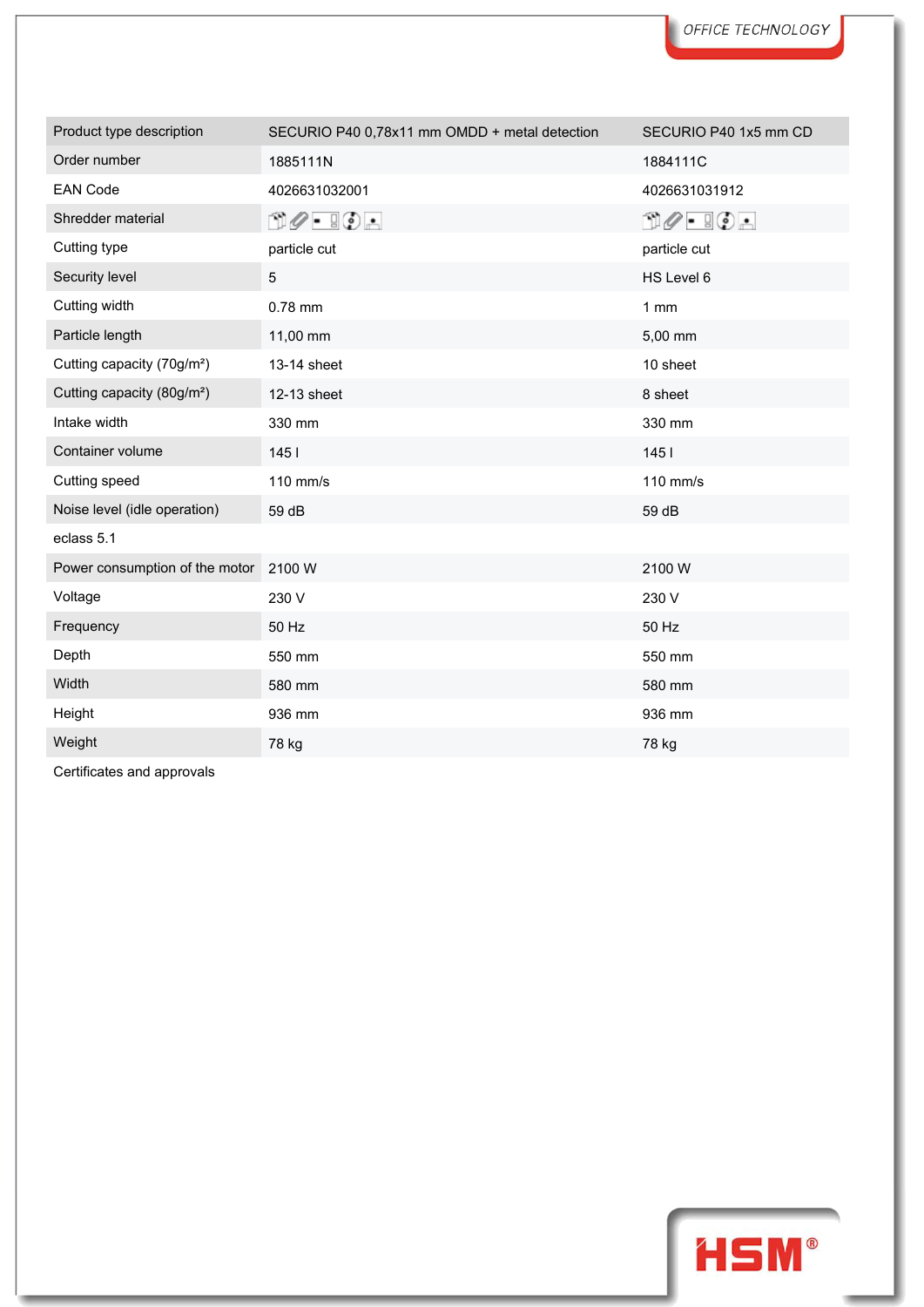| Product type description               | SECURIO P40 1x5 mm metal detection | SECURIO P40 1x5 mm CD + metal detection |
|----------------------------------------|------------------------------------|-----------------------------------------|
| Order number                           | 1884111D                           | 1884111E                                |
| <b>EAN Code</b>                        | 4026631031974                      | 4026631031998                           |
| Shredder material                      | É.                                 | $\Box \oslash \cdot \ \Box \odot \cdot$ |
| Cutting type                           | particle cut                       | particle cut                            |
| Security level                         | HS Level 6                         | HS Level 6                              |
| Cutting width                          | 1 mm                               | $1$ mm                                  |
| Particle length                        | 5,00 mm                            | 5,00 mm                                 |
| Cutting capacity (70g/m <sup>2</sup> ) | 10 sheet                           | 10 sheet                                |
| Cutting capacity (80g/m <sup>2</sup> ) | 8 sheet                            | 8 sheet                                 |
| Intake width                           | 330 mm                             | 330 mm                                  |
| Container volume                       | 1451                               | 1451                                    |
| Cutting speed                          | 110 mm/s                           | 110 mm/s                                |
| Noise level (idle operation)           | 59 dB                              | 59 dB                                   |
| eclass 5.1                             |                                    |                                         |
| Power consumption of the motor 2100 W  |                                    | 2100W                                   |
| Voltage                                | 230 V                              | 230 V                                   |
| Frequency                              | 50 Hz                              | 50 Hz                                   |
| Depth                                  | 550 mm                             | 550 mm                                  |
| Width                                  | 580 mm                             | 580 mm                                  |
| Height                                 | 936 mm                             | 936 mm                                  |
| Weight                                 | 72 kg                              | 78 kg                                   |